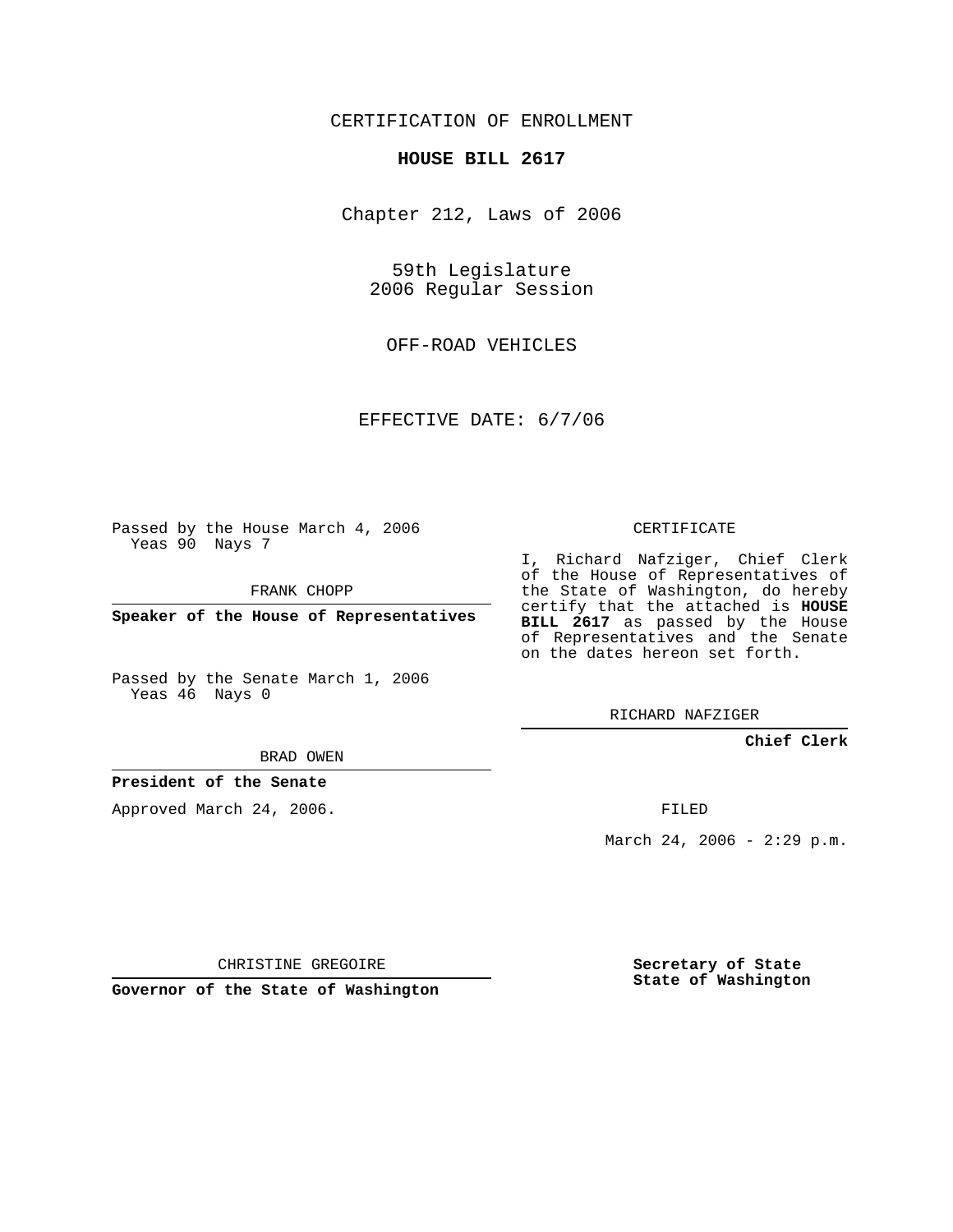# **HOUSE BILL 2617** \_\_\_\_\_\_\_\_\_\_\_\_\_\_\_\_\_\_\_\_\_\_\_\_\_\_\_\_\_\_\_\_\_\_\_\_\_\_\_\_\_\_\_\_\_

\_\_\_\_\_\_\_\_\_\_\_\_\_\_\_\_\_\_\_\_\_\_\_\_\_\_\_\_\_\_\_\_\_\_\_\_\_\_\_\_\_\_\_\_\_

#### AS AMENDED BY THE SENATE

Passed Legislature - 2006 Regular Session

### **State of Washington 59th Legislature 2006 Regular Session**

**By** Representatives Kretz, Blake, Ahern, Schindler, Sump, Condotta, Holmquist, Kristiansen, Serben, Campbell, McDonald, Hinkle and Dunn

Read first time 01/11/2006. Referred to Committee on Transportation.

 AN ACT Relating to allowing local jurisdictions to allow off-road vehicles to operate on designated city or county roads; amending RCW 46.09.115, 46.09.120, 46.09.180, and 46.37.010; and reenacting and amending RCW 46.16.010 and 4.24.210.

BE IT ENACTED BY THE LEGISLATURE OF THE STATE OF WASHINGTON:

 **Sec. 1.** RCW 46.16.010 and 2005 c 350 s 1, 2005 c 323 s 2, and 2005 c 213 s 6 are each reenacted and amended to read as follows:

 (1) It is unlawful for a person to operate any vehicle over and along a public highway of this state without first having obtained and having in full force and effect a current and proper vehicle license and display vehicle license number plates therefor as by this chapter provided.

 (2) Failure to make initial registration before operation on the highways of this state is a traffic infraction, and any person committing this infraction shall pay a penalty of five hundred twenty-nine dollars, no part of which may be suspended or deferred.

 (3) Failure to renew an expired registration before operation on the highways of this state is a traffic infraction.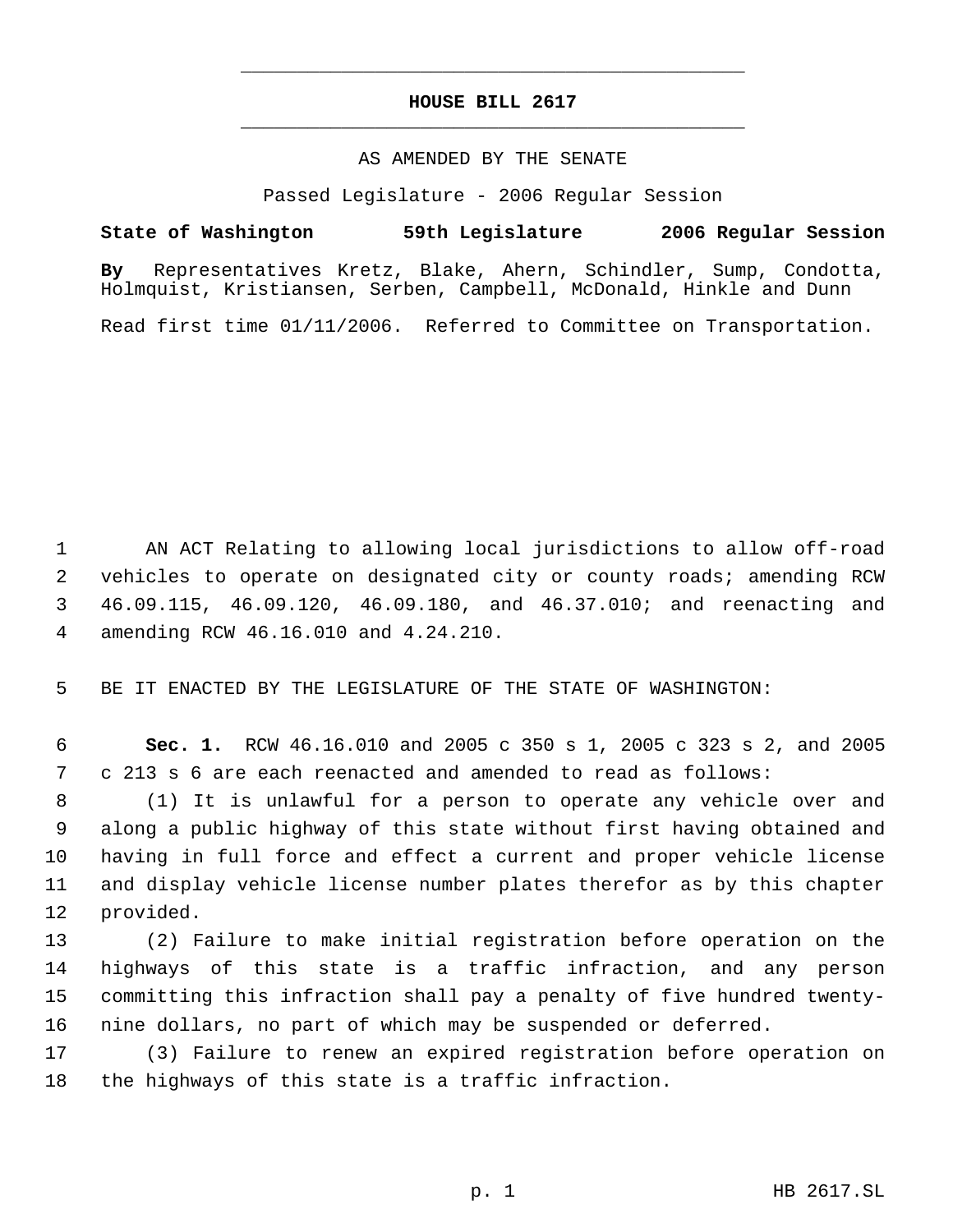(4) The licensing of a vehicle in another state by a resident of this state, as defined in RCW 46.16.028, evading the payment of any tax or license fee imposed in connection with registration, is a gross misdemeanor punishable as follows:

 (a) For a first offense, up to one year in the county jail and payment of a fine of five hundred twenty-nine dollars plus twice the amount of delinquent taxes and fees, no part of which may be suspended or deferred;

 (b) For a second or subsequent offense, up to one year in the county jail and payment of a fine of five hundred twenty-nine dollars plus four times the amount of delinquent taxes and fees, no part of 12 which may be suspended or deferred;

 (c) For fines levied under (b) of this subsection, an amount equal to the avoided taxes and fees owed will be deposited in the vehicle licensing fraud account created in the state treasury;

 (d) The avoided taxes and fees shall be deposited and distributed in the same manner as if the taxes and fees were properly paid in a timely fashion.

(5) These provisions shall not apply to the following vehicles:

20 (a) Motorized foot scooters;

(b) Electric-assisted bicycles;

 (c) Off-road vehicles operating on nonhighway roads under RCW 46.09.115;

 (d) Farm vehicles if operated within a radius of fifteen miles of the farm where principally used or garaged, farm tractors and farm implements including trailers designed as cook or bunk houses used exclusively for animal herding temporarily operating or drawn upon the public highways, and trailers used exclusively to transport farm implements from one farm to another during the daylight hours or at night when such equipment has lights that comply with the law;

 (e) Spray or fertilizer applicator rigs designed and used exclusively for spraying or fertilization in the conduct of agricultural operations and not primarily for the purpose of transportation, and nurse rigs or equipment auxiliary to the use of and designed or modified for the fueling, repairing, or loading of spray and fertilizer applicator rigs and not used, designed, or modified primarily for the purpose of transportation;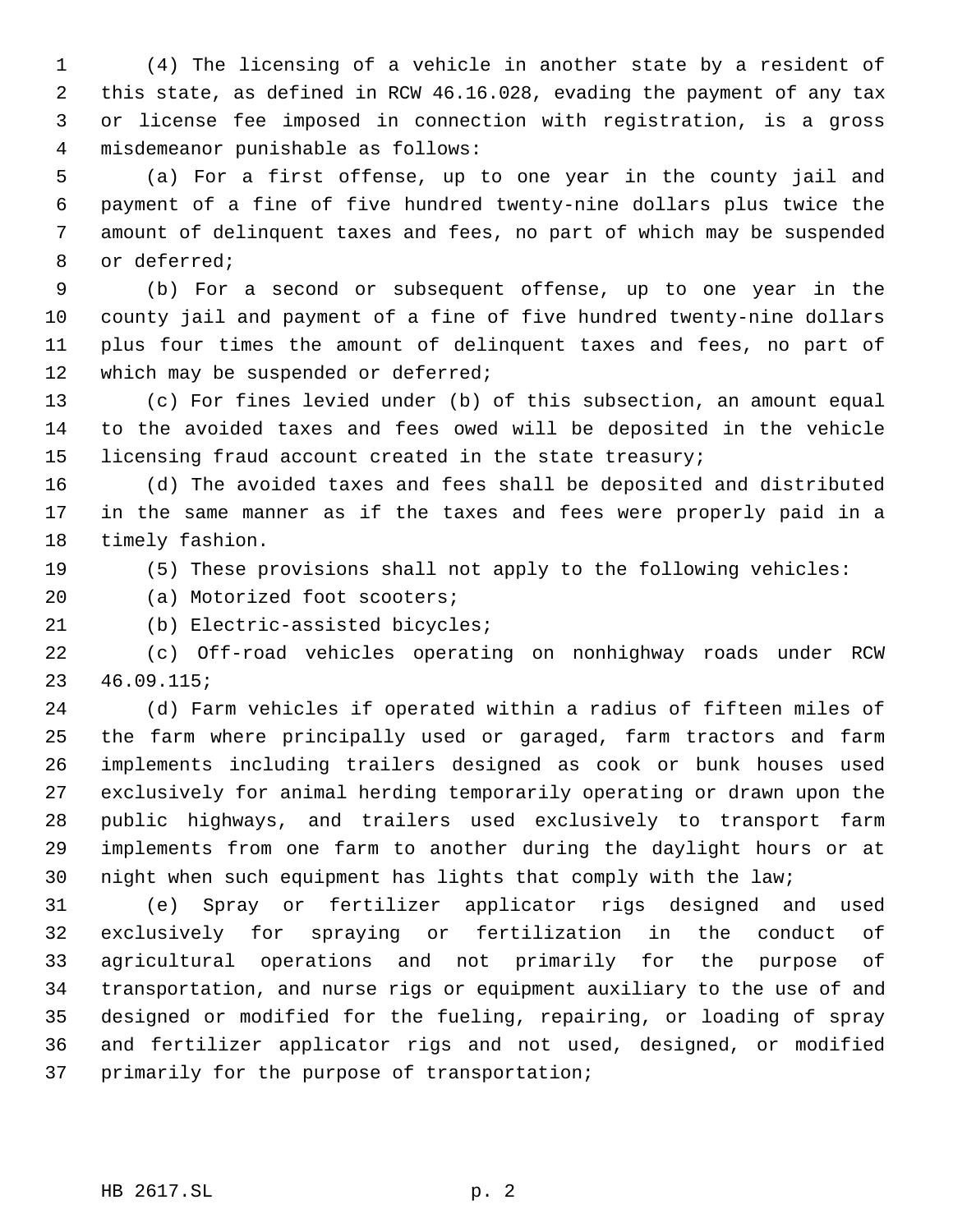(f) Fork lifts operated during daylight hours on public highways adjacent to and within five hundred feet of the warehouses which they serve: PROVIDED FURTHER, That these provisions shall not apply to vehicles used by the state parks and recreation commission exclusively for park maintenance and operations upon public highways within state parks;

 (g) "Trams" used for transporting persons to and from facilities related to the horse racing industry as regulated in chapter 67.16 RCW, as long as the public right-of-way routes over which the trams operate are not more than one mile from end to end, the public rights-of-way over which the tram operates have an average daily traffic of not more than 15,000 vehicles per day, and the activity is in conformity with federal law. The operator must be a licensed driver and at least eighteen years old. For the purposes of this section, "tram" also means a vehicle, or combination of vehicles linked together with a single mode of propulsion, used to transport persons from one location to another;

 (h) "Special highway construction equipment" defined as follows: Any vehicle which is designed and used primarily for grading of highways, paving of highways, earth moving, and other construction work on highways and which is not designed or used primarily for the transportation of persons or property on a public highway and which is only incidentally operated or moved over the highway. It includes, but is not limited to, road construction and maintenance machinery so designed and used such as portable air compressors, air drills, asphalt spreaders, bituminous mixers, bucket loaders, track laying tractors, ditchers, leveling graders, finishing machines, motor graders, paving mixers, road rollers, scarifiers, earth moving scrapers and carryalls, lighting plants, welders, pumps, power shovels and draglines, self- propelled and tractor-drawn earth moving equipment and machinery, including dump trucks and tractor-dump trailer combinations which either (i) are in excess of the legal width, or (ii) which, because of their length, height, or unladen weight, may not be moved on a public highway without the permit specified in RCW 46.44.090 and which are not operated laden except within the boundaries of the project limits as defined by the contract, and other similar types of construction equipment, or (iii) which are driven or moved upon a public highway only for the purpose of crossing such highway from one property to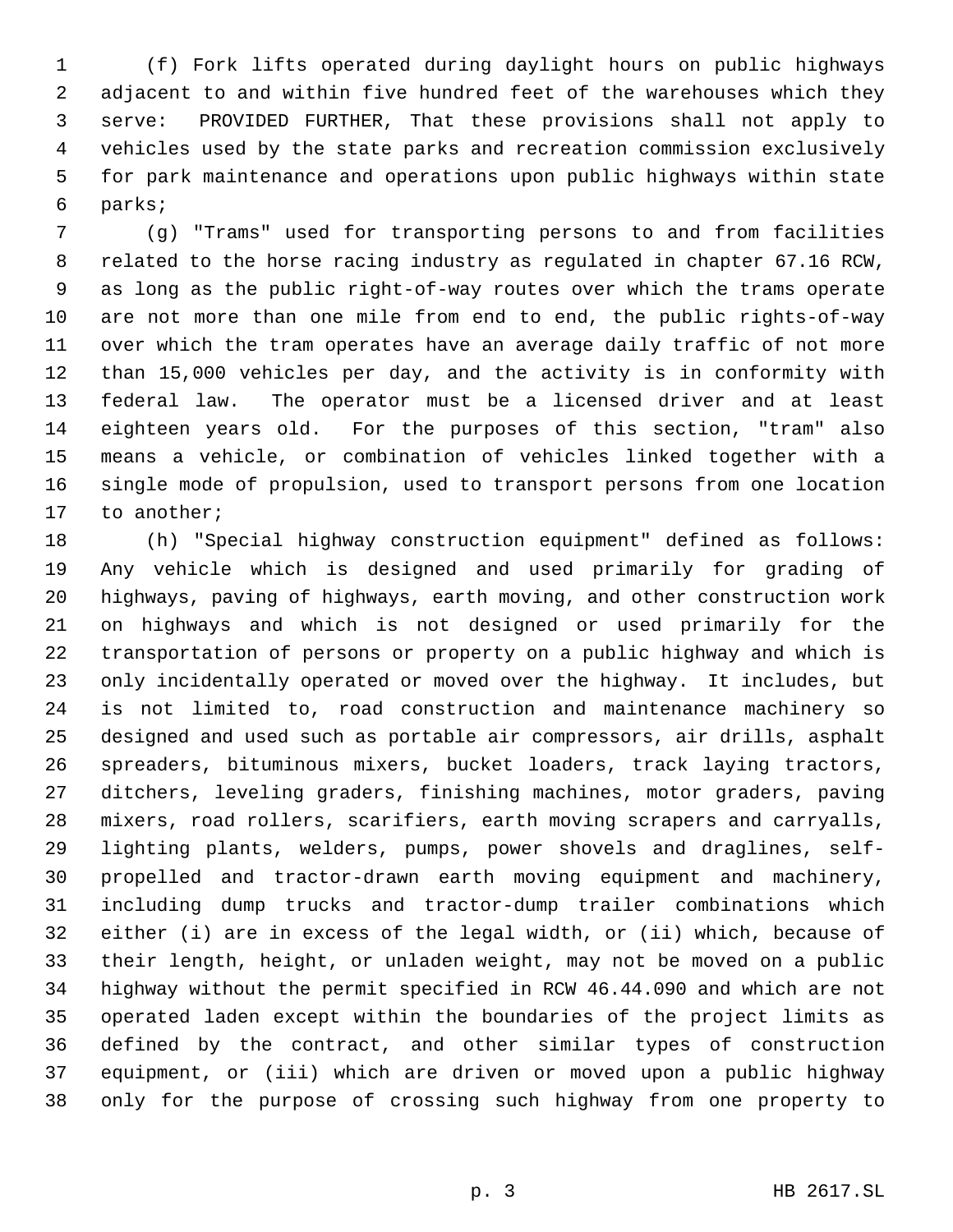another, provided such movement does not exceed five hundred feet and the vehicle is equipped with wheels or pads which will not damage the roadway surface.

Exclusions:

 "Special highway construction equipment" does not include any of the following:

 Dump trucks originally designed to comply with the legal size and weight provisions of this code notwithstanding any subsequent modification which would require a permit, as specified in RCW 46.44.090, to operate such vehicles on a public highway, including trailers, truck-mounted transit mixers, cranes and shovels, or other vehicles designed for the transportation of persons or property to which machinery has been attached.

 (6) The following vehicles, whether operated solo or in combination, are exempt from license registration and displaying license plates as required by this chapter:

 (a) A converter gear used to convert a semitrailer into a trailer or a two-axle truck or tractor into a three or more axle truck or tractor or used in any other manner to increase the number of axles of a vehicle. Converter gear includes an auxiliary axle, booster axle, dolly, and jeep axle.

 (b) A tow dolly that is used for towing a motor vehicle behind another motor vehicle. The front or rear wheels of the towed vehicle are secured to and rest on the tow dolly that is attached to the towing vehicle by a tow bar.

 (c) An off-road vehicle operated on a street, road, or highway as authorized under RCW 46.09.180.

 (7)(a) A motor vehicle subject to initial or renewal registration under this section shall not be registered to a natural person unless the person at time of application:

(i) Presents an unexpired Washington state driver's license; or

(ii) Certifies that he or she is:

 (A) A Washington resident who does not operate a motor vehicle on public roads; or

 (B) Exempt from the requirement to obtain a Washington state driver's license under RCW 46.20.025.

(b) For shared or joint ownership, the department will set up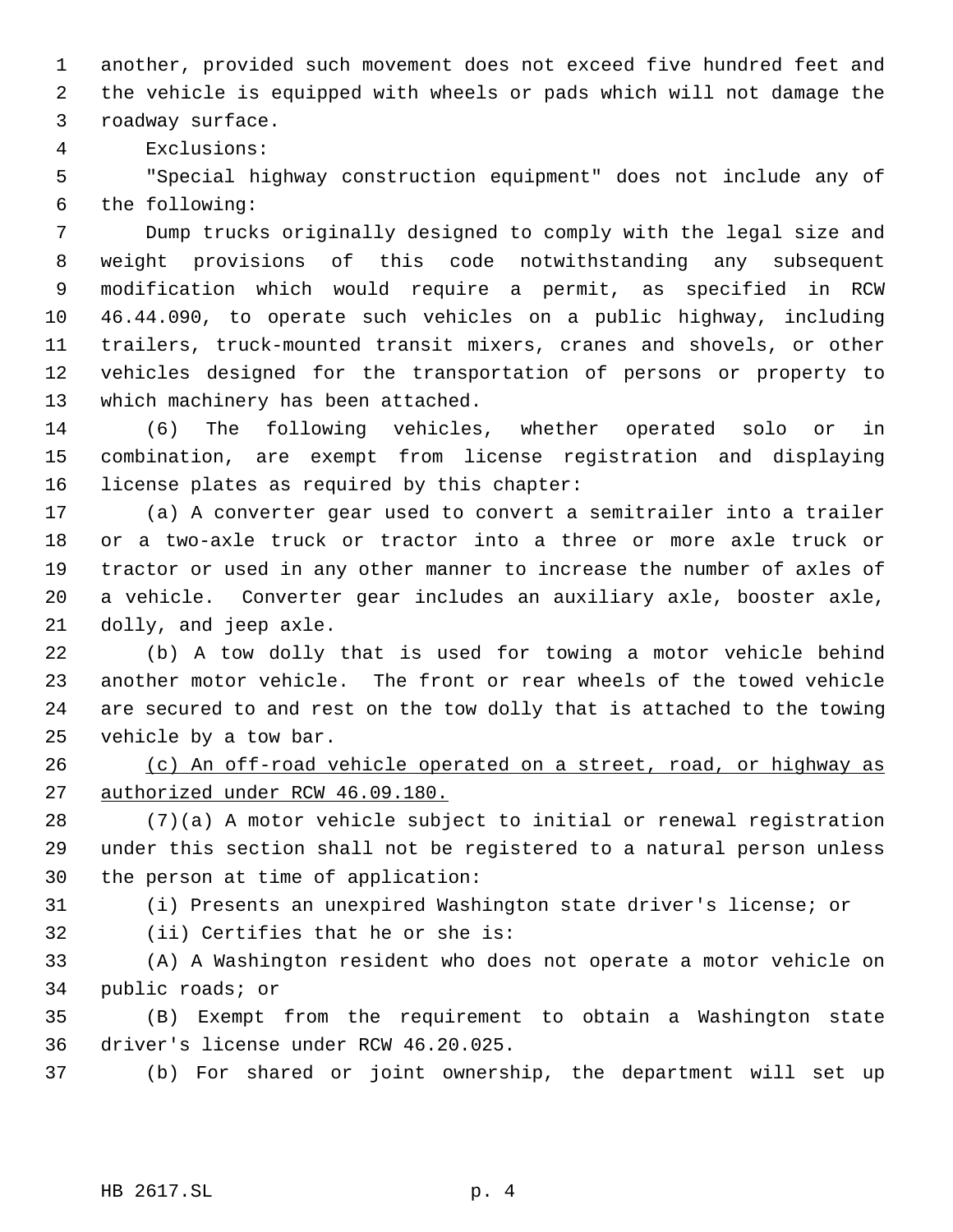procedures to verify that all owners meet the requirements of this subsection.

 (c) A person falsifying residency is guilty of a gross misdemeanor punishable only by a fine of five hundred twenty-nine dollars.

 (d) The department may adopt rules necessary to implement this subsection, including rules under which a natural person applying for registration may be exempt from the requirements of this subsection where the person provides evidence satisfactory to the department that he or she has a valid and compelling reason for not being able to meet the requirements of this subsection.

 **Sec. 2.** RCW 46.09.115 and 2005 c 213 s 4 are each amended to read as follows:

 (1) Except as otherwise provided in this section, it is lawful to 14 operate an off-road vehicle upon:

 (a) A nonhighway road and in parking areas serving designated off- road vehicle areas if the state, federal, local, or private authority responsible for the management of the nonhighway road authorizes the 18 use of off-road vehicles; and

(b) A street, road, or highway as authorized under RCW 46.09.180.

20 (2) Operations of an off-road vehicle on a nonhighway road, or on a street, road, or highway as authorized under RCW 46.09.180, under this section is exempt from licensing requirements of RCW 46.16.010 and vehicle lighting and equipment requirements of chapter 46.37 RCW.

 (3) It is unlawful to operate an off-road vehicle upon a private nonhighway road if the road owner has not authorized the use of off-road vehicles.

 (4) Nothing in this section authorizes trespass on private property.

 (5) The provisions of RCW 4.24.210(5) shall apply to public landowners who allow members of the public to use public facilities accessed by a highway, street, or nonhighway road for recreational off-road vehicle use.

 **Sec. 3.** RCW 46.09.120 and 2005 c 213 s 3 are each amended to read as follows:

 (1) Except as provided in subsection (4) of this section, it is a traffic infraction for any person to operate any nonhighway vehicle: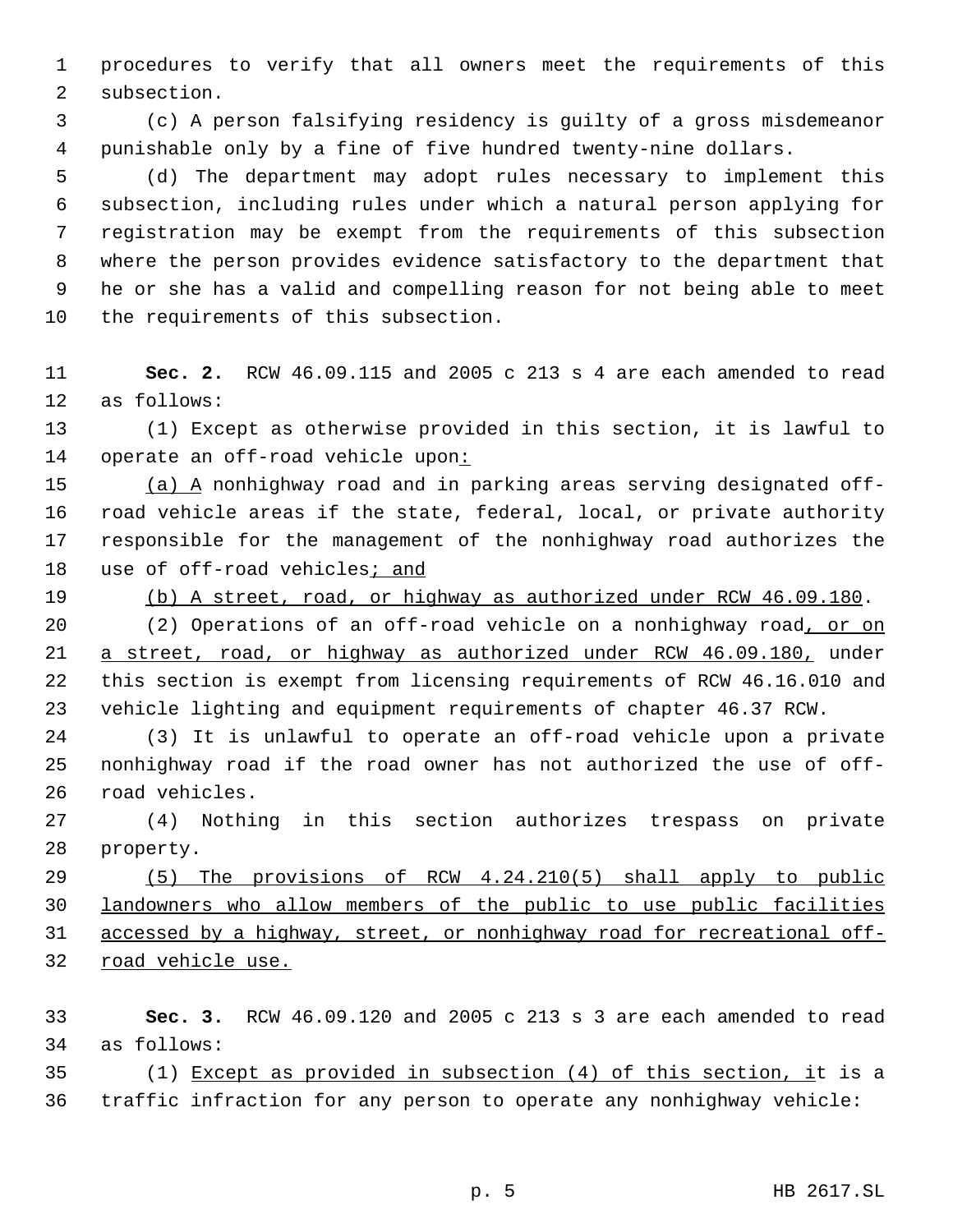(a) In such a manner as to endanger the property of another;

 (b) On lands not owned by the operator or owner of the nonhighway vehicle without a lighted headlight and taillight between the hours of dusk and dawn, or when otherwise required for the safety of others regardless of ownership;

 (c) On lands not owned by the operator or owner of the nonhighway vehicle without an adequate braking device or when otherwise required for the safety of others regardless of ownership;

 (d) Without a spark arrester approved by the department of natural resources;

 (e) Without an adequate, and operating, muffling device which effectively limits vehicle noise to no more than eighty-six decibels on the "A" scale at fifty feet as measured by the Society of Automotive Engineers (SAE) test procedure J 331a, except that a maximum noise level of one hundred and five decibels on the "A" scale at a distance of twenty inches from the exhaust outlet shall be an acceptable substitute in lieu of the Society of Automotive Engineers test procedure J 331a when measured:

 (i) At a forty-five degree angle at a distance of twenty inches from the exhaust outlet;

 (ii) With the vehicle stationary and the engine running at a steady speed equal to one-half of the manufacturer's maximum allowable ("red line") engine speed or where the manufacturer's maximum allowable engine speed is not known the test speed in revolutions per minute calculated as sixty percent of the speed at which maximum horsepower is developed; and

 (iii) With the microphone placed ten inches from the side of the vehicle, one-half way between the lowest part of the vehicle body and the ground plane, and in the same lateral plane as the rearmost exhaust outlet where the outlet of the exhaust pipe is under the vehicle;

 (f) On lands not owned by the operator or owner of the nonhighway vehicle upon the shoulder or inside bank or slope of any nonhighway road or highway, or upon the median of any divided highway;

 (g) On lands not owned by the operator or owner of the nonhighway vehicle in any area or in such a manner so as to unreasonably expose the underlying soil, or to create an erosion condition, or to injure, damage, or destroy trees, growing crops, or other vegetation;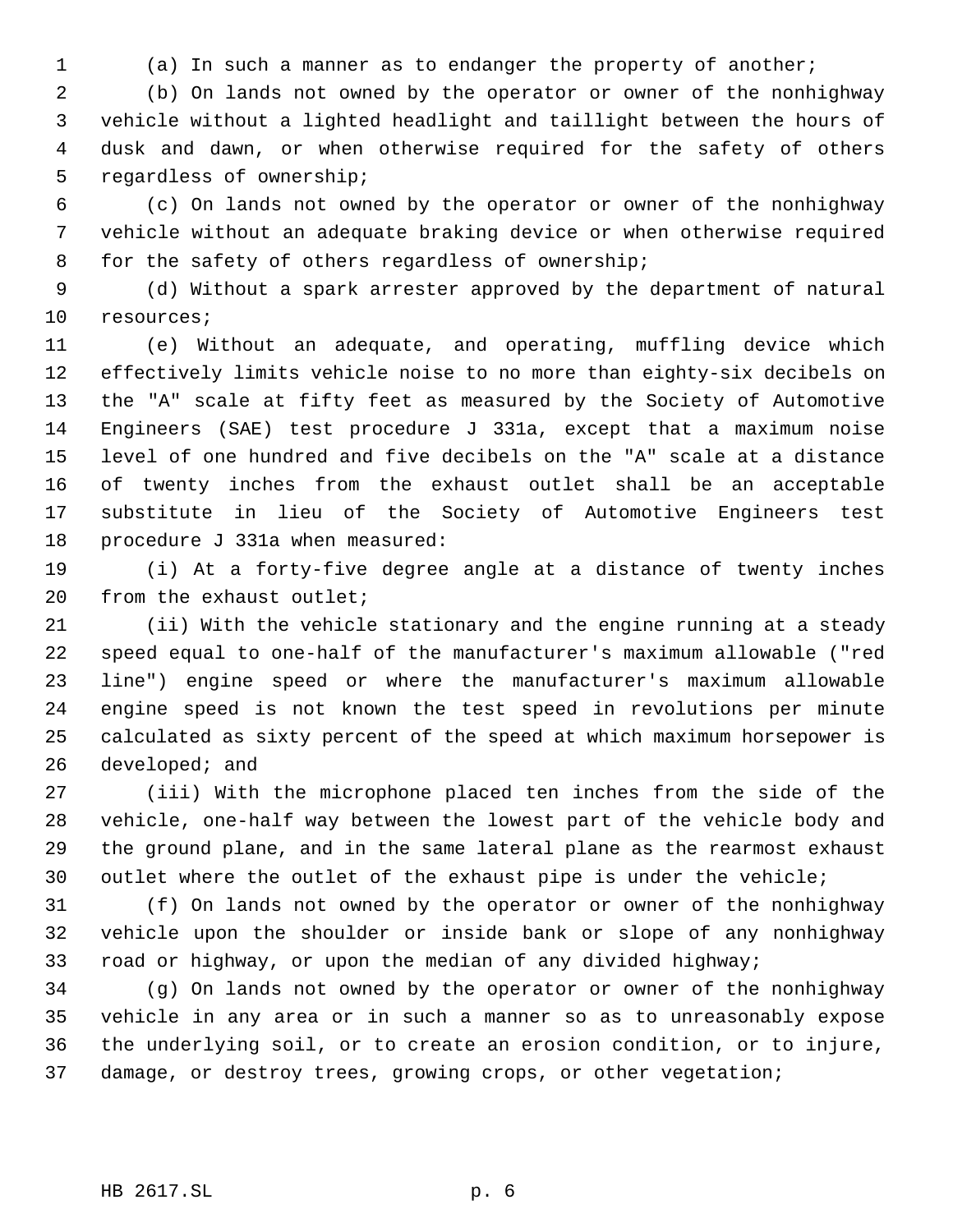(h) On lands not owned by the operator or owner of the nonhighway vehicle or on any nonhighway road or trail, when these are restricted to pedestrian or animal travel;

 (i) On any public lands in violation of rules and regulations of 5 the agency administering such lands; and

(j) On a private nonhighway road in violation of RCW 46.09.115(3).

 (2) It is a misdemeanor for any person to operate any nonhighway vehicle while under the influence of intoxicating liquor or a controlled substance.

 (3)(a) Except for an off-road vehicle equipped with seat belts and roll bars or an enclosed passenger compartment, it is a traffic infraction for any person to operate or ride an off-road vehicle on a nonhighway road without wearing upon his or her head a motorcycle helmet fastened securely while in motion. For purposes of this section, "motorcycle helmet" has the same meaning as provided in RCW 46.37.530.

 (b) Subsection (3)(a) of this section does not apply to an off-road vehicle operator operating on his or her own land.

 (c) Subsection (3)(a) of this section does not apply to an off-road vehicle operator operating on agricultural lands owned or leased by the off-road vehicle operator or the operator's employer.

 (4) It is not a traffic infraction to operate an off-road vehicle on a street, road, or highway as authorized under RCW 46.09.180.

 **Sec. 4.** RCW 46.09.180 and 1977 ex.s. c 220 s 15 are each amended to read as follows:

 Notwithstanding any of the provisions of this chapter, any city, county, or other political subdivision of this state, or any state agency, may regulate the operation of nonhighway vehicles on public lands, waters, and other properties under its jurisdiction, and on streets, roads, or highways within its boundaries by adopting regulations or ordinances of its governing body, provided such regulations are not less stringent than the provisions of this chapter. However, the legislative body of a city with a population of less than 34 three thousand persons may, by ordinance, designate a street or highway within its boundaries to be suitable for use by off-road vehicles. The legislative body of a county may, by ordinance, designate a road or highway within its boundaries to be suitable for use by off-road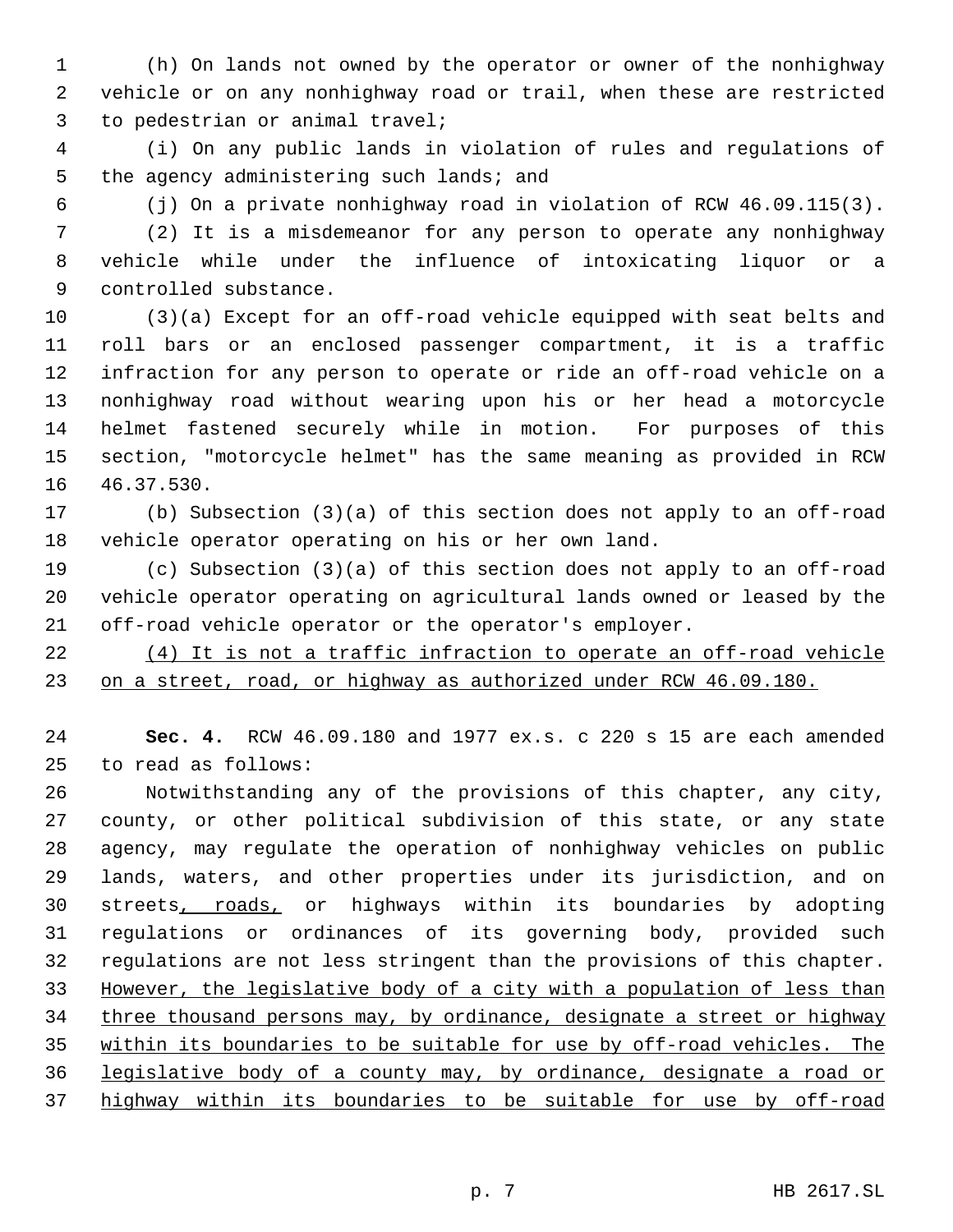vehicles if the road or highway is a direct connection between a city

2 with a population of less than three thousand persons and an off-road

vehicle recreation facility.

 **Sec. 5.** RCW 46.37.010 and 2005 c 213 s 7 are each amended to read as follows:

 (1) It is a traffic infraction for any person to drive or move or for the owner to cause or knowingly permit to be driven or moved on any highway any vehicle or combination of vehicles which is in such unsafe condition as to endanger any person, or which does not contain those parts or is not at all times equipped with such lamps and other equipment in proper condition and adjustment as required in this chapter or in regulations issued by the chief of the Washington state patrol, or which is equipped in any manner in violation of this chapter or the state patrol's regulations, or for any person to do any act forbidden or fail to perform any act required under this chapter or the state patrol's regulations.

 (2) Nothing contained in this chapter or the state patrol's regulations shall be construed to prohibit the use of additional parts and accessories on any vehicle not inconsistent with the provisions of this chapter or the state patrol's regulations.

 (3) The provisions of the chapter and the state patrol's regulations with respect to equipment on vehicles shall not apply to implements of husbandry, road machinery, road rollers, or farm tractors except as herein made applicable.

 (4) No owner or operator of a farm tractor, self-propelled unit of farm equipment, or implement of husbandry shall be guilty of a crime or subject to penalty for violation of RCW 46.37.160 as now or hereafter amended unless such violation occurs on a public highway.

 (5) It is a traffic infraction for any person to sell or offer for sale vehicle equipment which is required to be approved by the state patrol as prescribed in RCW 46.37.005 unless it has been approved by the state patrol.

 (6) The provisions of this chapter with respect to equipment required on vehicles shall not apply to motorcycles or motor-driven cycles except as herein made applicable.

(7) This chapter does not apply to off-road vehicles used on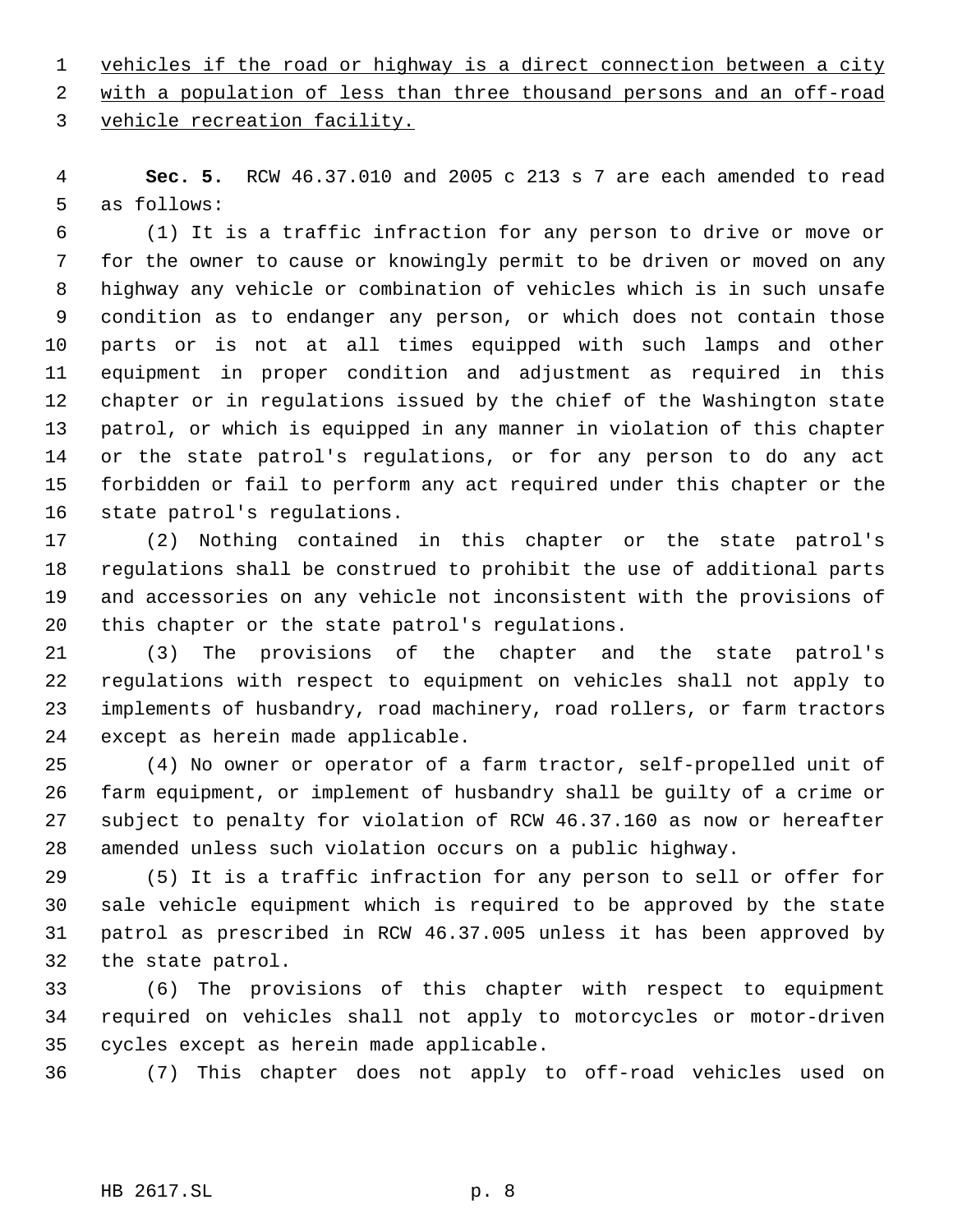nonhighway roads or used on streets, roads, or highways as authorized under RCW 46.09.180.

 (8) This chapter does not apply to vehicles used by the state parks and recreation commission exclusively for park maintenance and operations upon public highways within state parks.

 (9) Notices of traffic infraction issued to commercial drivers under the provisions of this chapter with respect to equipment required on commercial motor vehicles shall not be considered for driver improvement purposes under chapter 46.20 RCW.

 (10) Whenever a traffic infraction is chargeable to the owner or lessee of a vehicle under subsection (1) of this section, the driver shall not be arrested or issued a notice of traffic infraction unless the vehicle is registered in a jurisdiction other than Washington state, or unless the infraction is for an offense that is clearly within the responsibility of the driver.

 (11) Whenever the owner or lessee is issued a notice of traffic infraction under this section the court may, on the request of the owner or lessee, take appropriate steps to make the driver of the vehicle, or any other person who directs the loading, maintenance, or operation of the vehicle, a codefendant. If the codefendant is held solely responsible and is found to have committed the traffic infraction, the court may dismiss the notice against the owner or lessee.

 **Sec. 6.** RCW 4.24.210 and 2003 c 39 s 2 and 2003 c 16 s 2 are each reenacted and amended to read as follows:

 (1) Except as otherwise provided in subsection (3) or (4) of this section, any public or private landowners or others in lawful possession and control of any lands whether designated resource, rural, or urban, or water areas or channels and lands adjacent to such areas or channels, who allow members of the public to use them for the purposes of outdoor recreation, which term includes, but is not limited to, the cutting, gathering, and removing of firewood by private persons for their personal use without purchasing the firewood from the landowner, hunting, fishing, camping, picnicking, swimming, hiking, bicycling, skateboarding or other nonmotorized wheel-based activities, hanggliding, paragliding, rock climbing, the riding of horses or other animals, clam digging, pleasure driving of off-road vehicles,